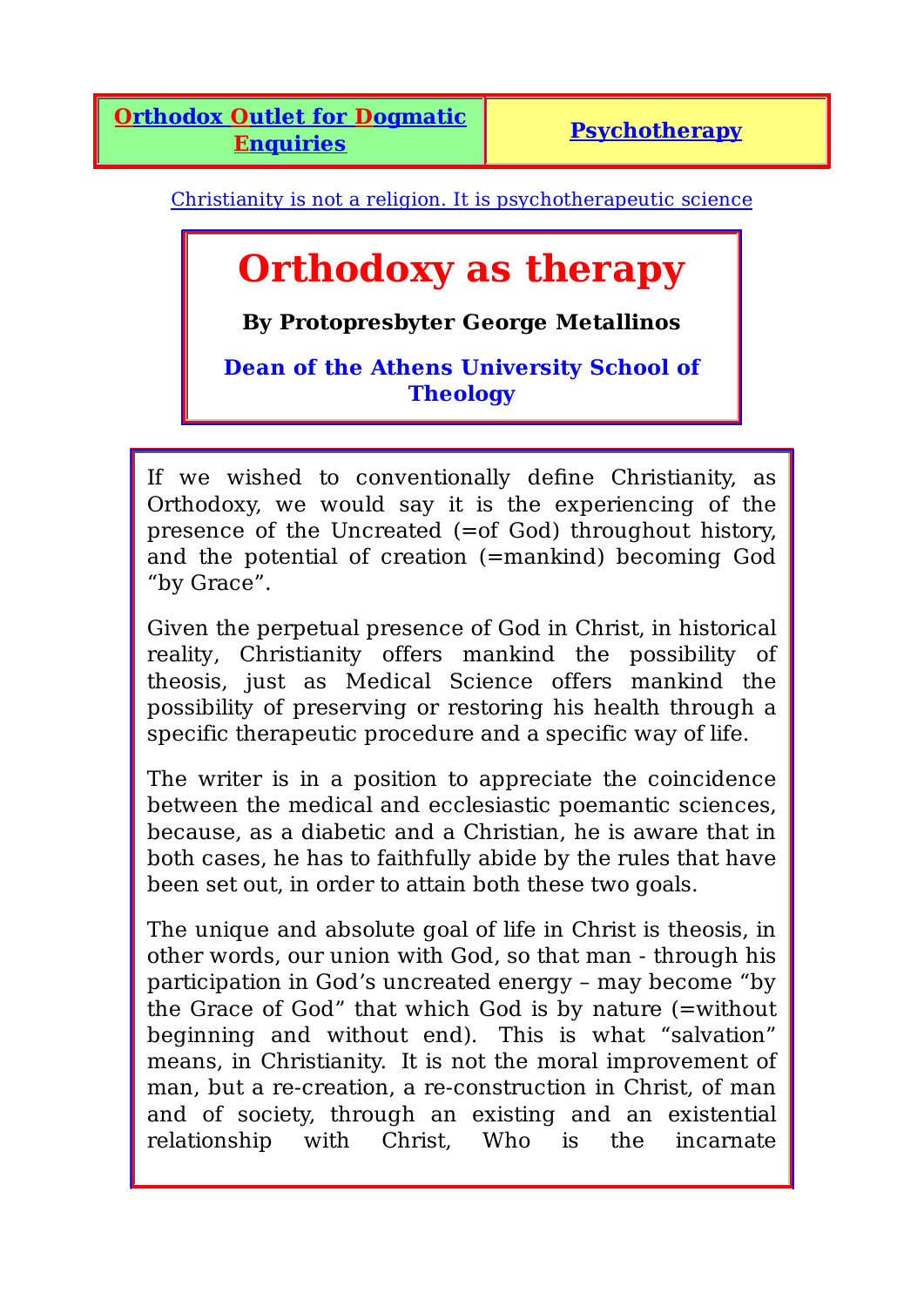manifestation of God in History. This is what the Apostle Paul's words imply, in Corinthians II 5:17 : "If someone is in Christ, he is a new creation". Whoever is united with Christ is a new creation.

That is why – Christianically – the incarnation of God-Logos - this redemptory "intrusion" of the Eternal and the Beyond-time God into Historical time – represents the commencement of a new world, of a (literally) "New Age", which continues throughout the passing centuries, in the persons of authentic Christians: the Saints. The Church exists in this world, both as the "body of Christ" as well as "in Christ", in order to offer salvation, through one's embodiment in this regenerative procedure. This redemptory task of the Church is fulfilled by means of a specific therapeutic method, whereby throughout history, the Church essentially acts as a universal Infirmary. "Spiritual Infirmary" (spiritual hospital) is the characterization given to the Church by the blessed Chrysostom (†407).

Further along, we shall examine the answers given to the following questions:

**What is the sickness that Christian Orthodoxy cures?**

**What is the therapeutic method it implements?**

#### **What is the identity of authentic Christianity, which radically separates it from all of its heretic deviations, and from every other form of religion?**

**1.** The sickness of human nature is the fallen state of mankind, along with all of creation, which likewise suffers ("sighs and groans together" – Romans 8:22) together with mankind. This diagnosis applies to every single person (regardless whether they are Christian or not, or whether they believe or not), on account of the overall unity of mankind (ref. Acts 17:26). Christian Orthodoxy does not confine itself within the narrow boundaries of one religion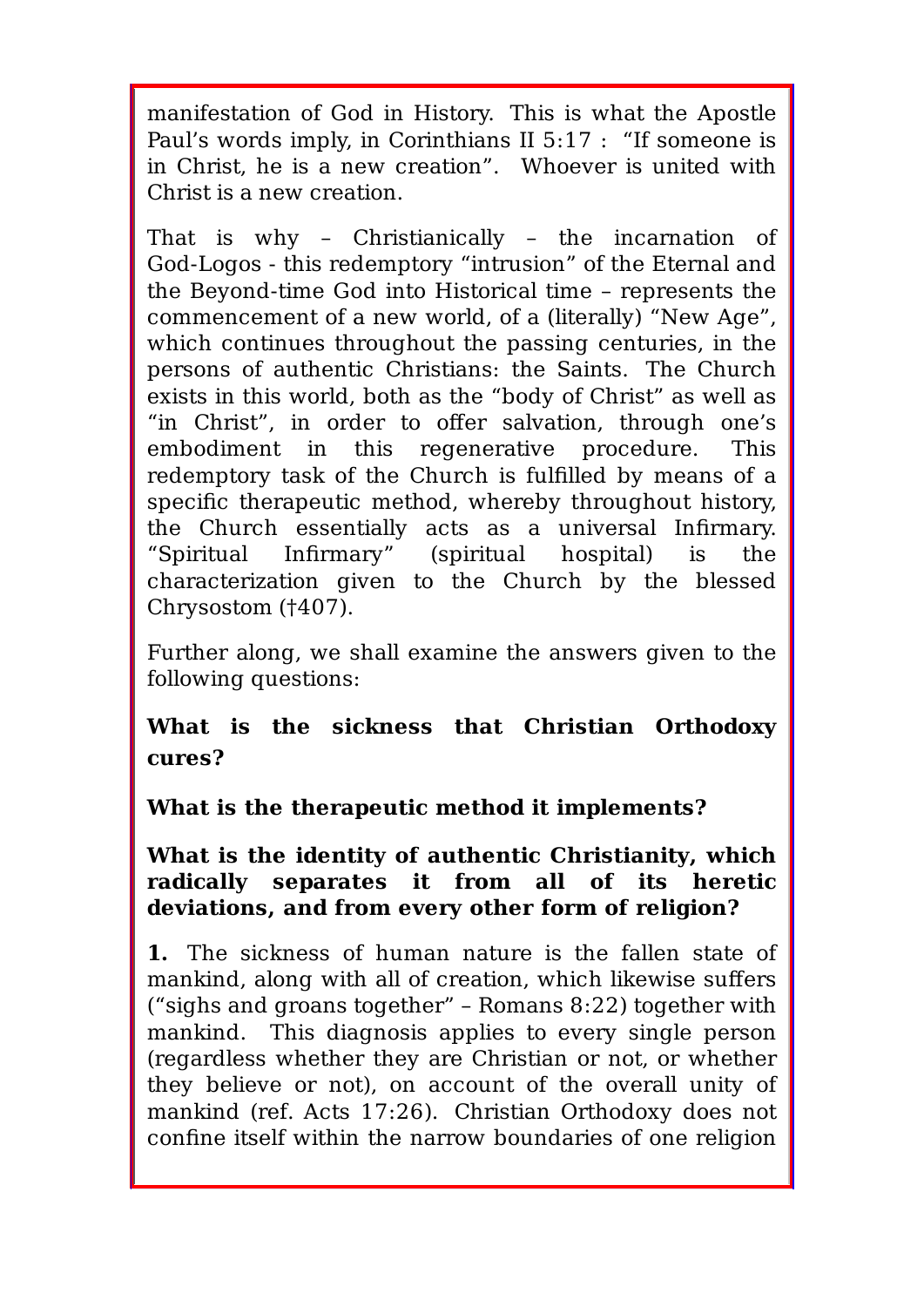- which cares only for its own followers – but, just like God, "wants all people to be saved and to arrive at the realization of the truth" (Timothy I, 2:4), since God is "the Saviour of all persons" (Timothy I, 4:10). Thus, the sickness that Christianity refers to pertains to all of mankind; Romans 5:12: "death has come upon all people, since all of them have sinned (=they have veered from their path towards theosis). Just as the fall (i.e. sickness) is a panhuman issue, so is salvation-therapy directly dependent on the inner functions of each person.

The natural (authentic) state of a person is (patristically) defined by the functioning inside him of three mnemonic systems; two of which are familiar and monitored by medical science, while the third is something handled by poemantic therapeutics. The first system is cellular memory (DNA), which determines everything inside a human organism. The second is the cerebral cellular memory, brain function, which regulates our association with our self and our environment. Both these systems are familiar to medical science, whose work it is to maintain their harmonious operation.

The experience of the Saints is familiar with one other mnemonic system: that of the heart, or 'noetic' memory, which functions inside the heart. In Orthodox tradition, the heart does not only have a natural operation, as a mere pump that circulates the blood. Furthermore, according to patristic teaching, neither the brain nor the central nervous system is the center of our self-awareness; again, it is the heart, because, beyond its natural function, it also has a supernatural function. Under certain circumstances, it becomes the place of our communion with God, or, His uncreated energy. This is of course perceived through the experience of the Saints, and not through any logical function or through an intellectual theologizing.

Saint Nicodemus of the Holy Mountain (†1809), in recapitulating the overall patristic tradition in his work "Hortative Manual", calls the heart a natural and supernatural center, but also a paranormal center,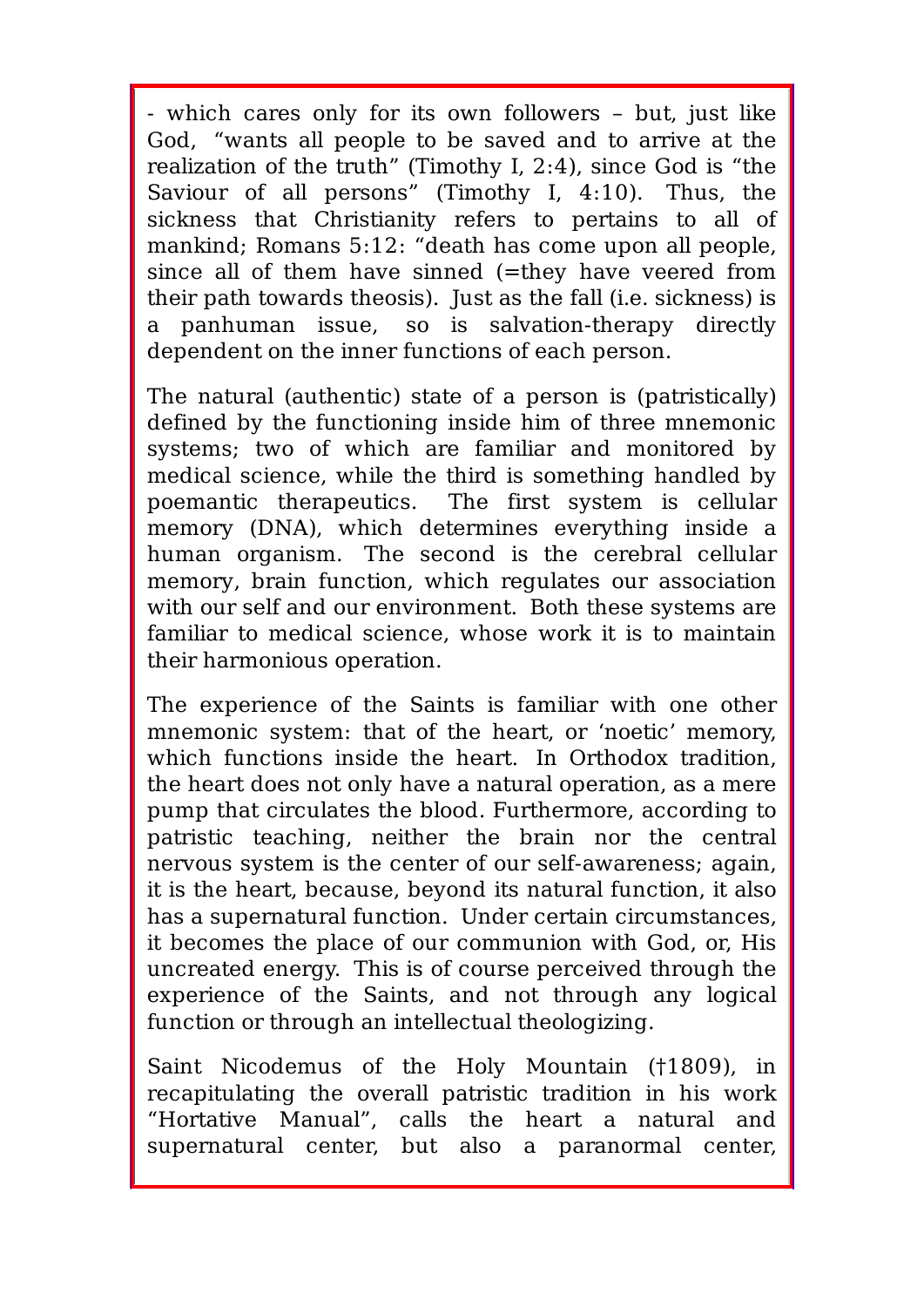whenever its supernatural faculty becomes idle on account of the heart being dominated by passions. The heart's supernatural faculty is the ultimate prerequisite for perfection, for man's fulfillment, in other words, his theosis, for a complete embodiment in the communion in Christ.

In its supernatural faculty, the heart becomes the space where the mind can be activated. In the Orthodox terminology codex, the mind (ΝΟΥΣ - appearing in the New Testament as 'the spirit of man' and 'the eye of the soul') is an energy of the soul, by means of which man can know God, and can reach the state of 'seeing' God. We must of course clarify that 'knowledge' of God does not imply knowledge of His incomprehensible and inapproachable divine essence. This distinction between 'essence' and 'energy' in God is the crucial difference between Orthodoxy and all other versions of Christianity. The energy of the mind inside the heart is called the 'noetic faculty' of the heart. We again stress that according to Orthodoxy, the Mind (ΝΟΥΣ) and Logic (ΛΟΓΙΚΗ) are not the same thing, because logic functions within the brain, whereas the mind functions within the heart.

The noetic faculty is manifested as the "incessant prayer" (ref. Thessalonians I, 5:17) of the Holy Spirit inside the heart (ref. Galatians 4:6, Romans 8:26, Thessalonians I 5:19) and is named by our Holy Fathers as "the memory of God". When man has in his heart the "memory of God", in other words, when he hears in his heart "the voice" (Corinthians I 14:2, Galatians 4:6, etc.), he can sense God "dwelling" inside him (Romans 8:11). Saint Basil the Great in his  $2^{nd}$  epistle says that the memory of God remains incessant when it is not interrupted by mundane cares, and the mind "departs" towards God; in other words, when it is in communion with God. But this does not mean that the faithful who has been activated by this divine energy withdraws from the needs of everyday life, by remaining motionless or in some kind of ecstasy; it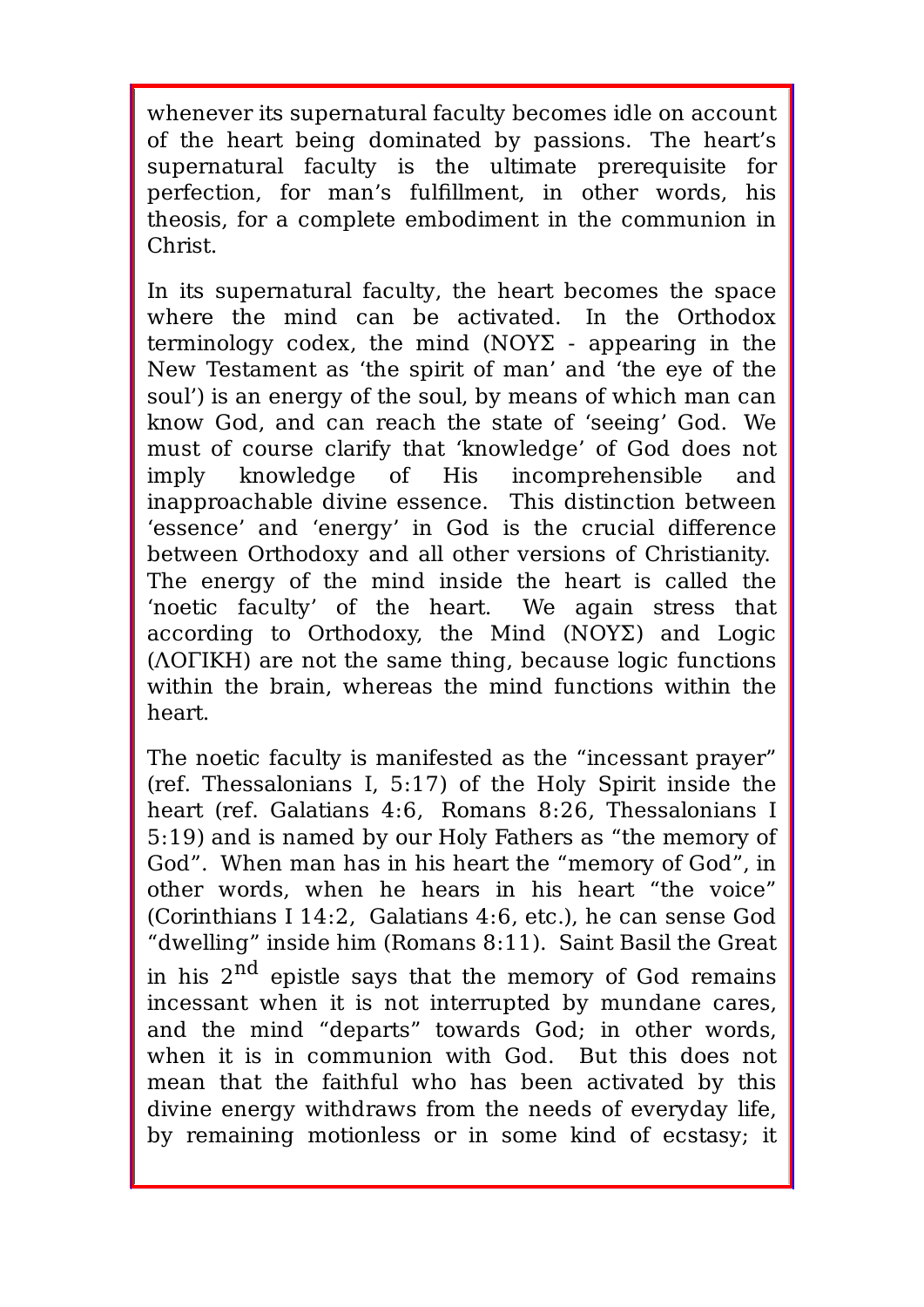means that his Mind is liberated from these cares, which are items that preoccupy only his Logic. To use an example that we can relate to: A scientist, who has re-acquired his noetic faculty, will use his logic to tackle his problems, while his mind inside his heart will preserve the memory of God incessantly. The person who preserves all three mnemonic systems is the Saint. To Orthodoxy, he is a healthy (normal) person. This is why Orthodoxy's therapy is linked to man's course towards holiness.

The non-function or the below-par function of man's noetic faculty is the essence of his fall. The much-debated "ancestral sin" was precisely man's mishandling –from that very early moment of his historical presence- of the preservation of God's memory (=his communion with God) inside his heart. This is the morbid state that all of the ancestral descendants participate in; because it was no moral or personal sin, but a sickness of man's nature ("Our nature has become ill, of this sin", observes Saint Cyril of Alexandria - †444), which is transmitted from person to person, exactly like the sickness that a tree transmits to all the other trees that originate from it.

The inactivating of the noetic faculty or the memory of God, and confusing it with the function of the brain (which happens to all of us), subjugates man to stress and to the environment, and to the quest for bliss through individualism and an anti-social stance. While ill because of his fallen state, man uses God and his fellow man to secure his personal security and happiness. Personal use of God is found in "religion" (=the attempt to elicit strength from the divine), which can degenerate into a self-deification of man ("I became a self-idol" says Saint Andrew of Crete, in his 'Major Canon'). The use of fellow-man -and subsequently creation in general- is achieved by exploiting them in every possible way. This, therefore, is the sickness that man seeks to cure, by becoming fully incorporated in the "spiritual hospital" of the Church.

**2.** The purpose of the Church's presence in the world –as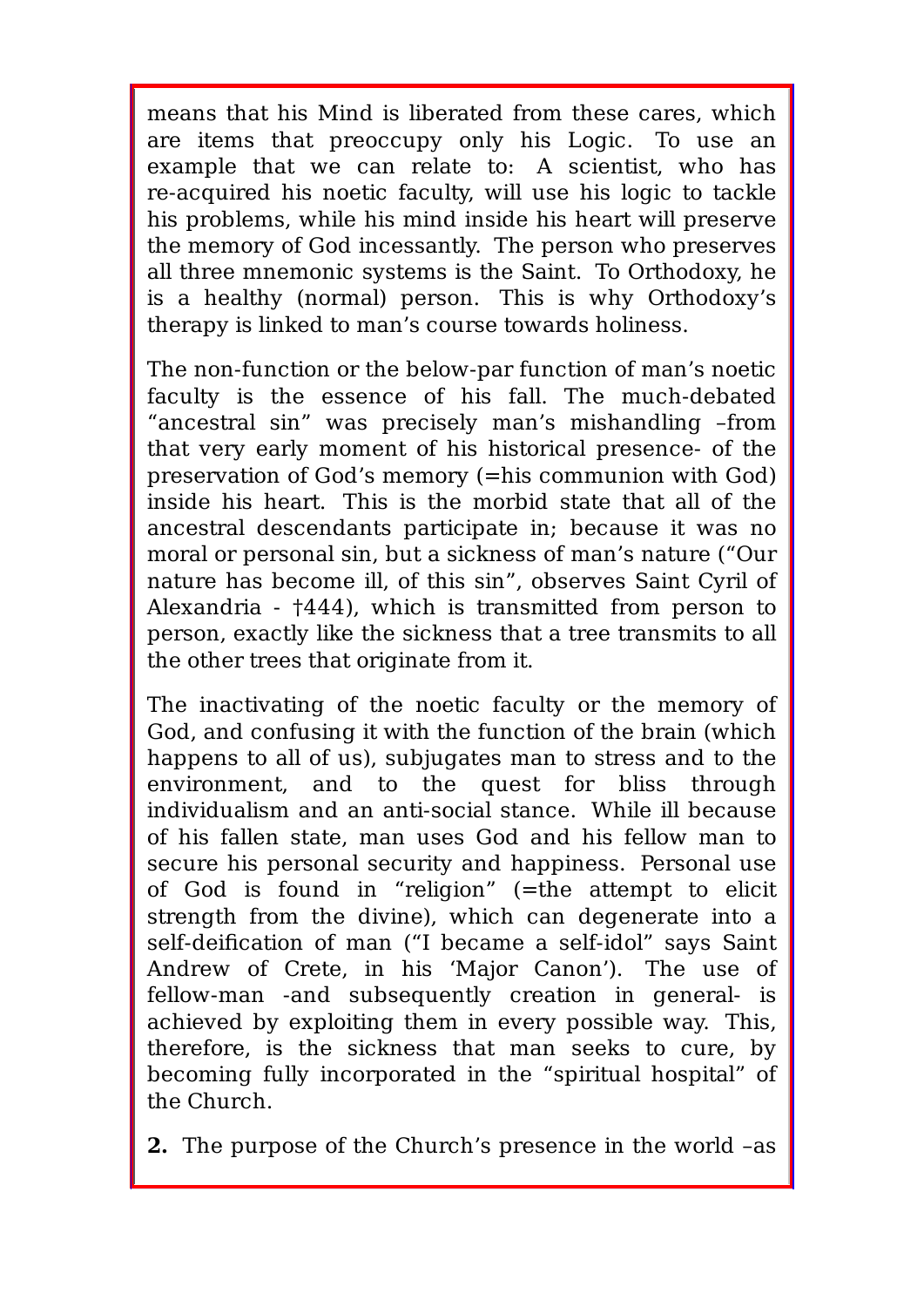a communion in Christ- is man's cure; the restoration of his heart-centred communion with God; in other words, of his noetic faculty. According to the professor fr. John Romanides, "the patristic tradition is neither a social philosophy, nor a system of morals, or a religious dogmatism; it is a therapeutic method. In this context, it is very similar to Medicine and especially Psychiatry. The noetic energy of the soul that prays mentally and incessantly inside the heart is a natural 'instrument', which everyone possesses and is in need of therapy. Neither philosophy, nor any of the known positive or social sciences can cure this 'instrument'. This is why the incurable cases are not even aware of this instrument's existence."

The need for man to be cured is a panhuman issue, related firstly to the restoration of every person to his natural state of existence, through the reactivation of the third mnemonic faculty. However, it also extends to man's social presence. In order for man to be in communion with his fellow man as a brother, his self-interest (which in the long run acts as self-love) must be transformed into selflessness (ref. Corinthians I, 13:8) "love….does not ask for reciprocation.."). Selfless love exists: it is the love of the Triadic God (Romans 5:8, John I 4:7), which gives everything without seeking anything in exchange. That is why Christian Orthodoxy's social ideal is not "common possessions", but the "lack of possessions", as a willed resignation from any sort of demand. Only then can justice be possible.

The therapeutic method that is offered by the Church is the spiritual life; the life in the Holy Spirit. Spiritual life is experienced as an exercise (Ascesis) and a participation in the Uncreated Grace, through the Sacraments. Ascesis is the violation of our self-ruled and inanimate through sin nature, which is coursing headlong into a spiritual or eternal death, i.e. the eternal separation from the Grace of God. Ascesis aspires to victory over our passions, with the intention of conquering the inner subservience to those pestiferous focal points of man and participating in Christ's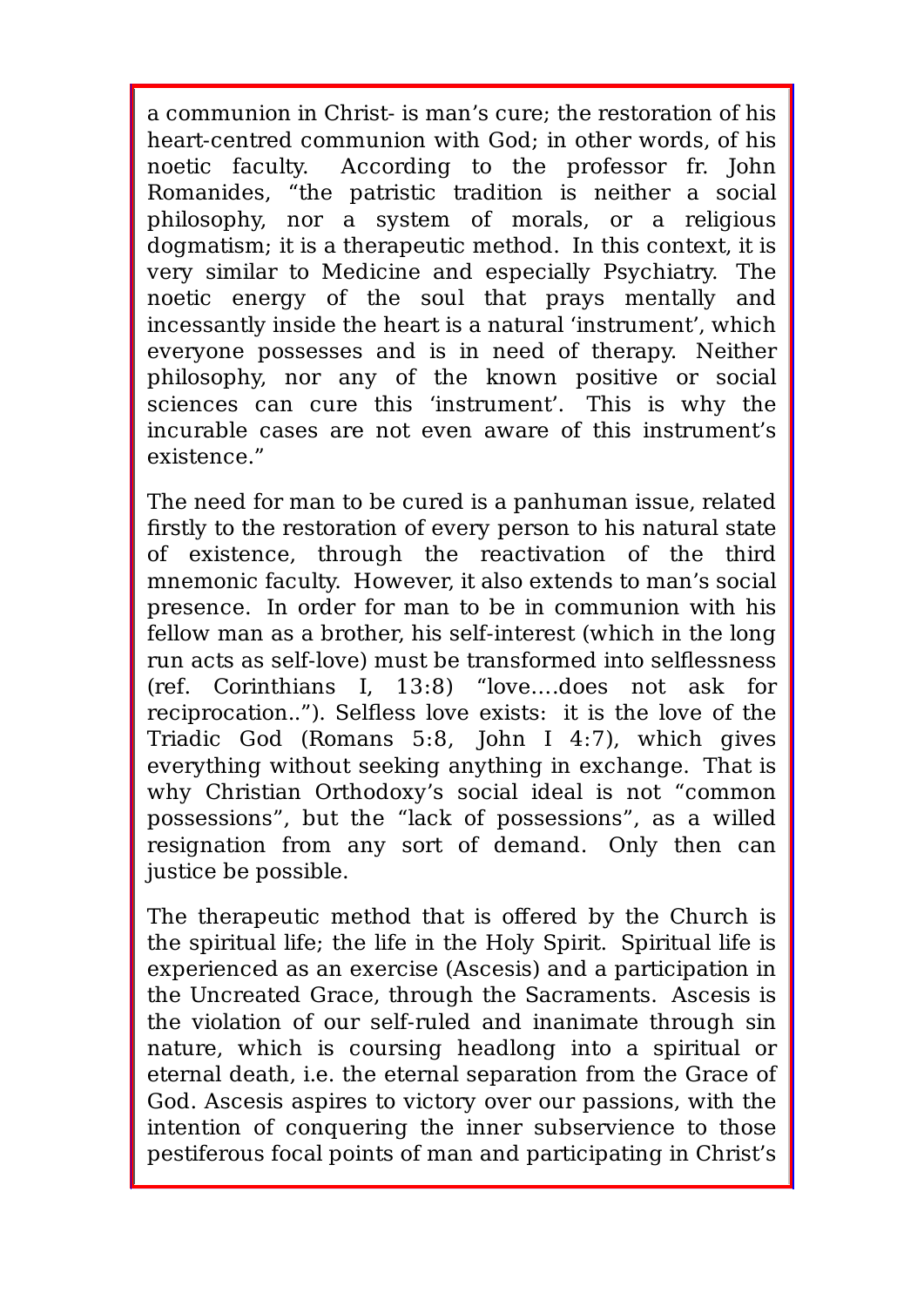Cross and His Resurrection.

The Christian, who is practicing such restraint under the guidance of his Therapist-Spiritual Father, becomes receptive to Grace, which he receives through his participation in the sacramental life of the ecclesiastic corpus. There cannot be any un-exercising Christian, just as there cannot be a cured person who does not follow the therapeutic advice that the doctor prescribed for him.

**3.** The above lead us to certain constants, which verify the identity of Christian Orthodoxy:

(a) The Church –as the body of Christ- functions as a therapy Centre-hospital. Otherwise, it would not be a Church, but a "Religion". The Clergy are initially selected by the cured, in order to function as therapists. The therapeutic function of the Church is preserved today, mostly in Monasteries which, having survived secularism, continue the Church of the Apostolic times.

(b) The scientists of ecclesiastic therapy are the already cured persons. Those who have not had the experience of therapy cannot be therapists. That is the essential difference between the poemantic therapeutic science and medical science. The scientists of ecclesiastic therapy (Fathers and Mothers) bring forth other Therapists, just as the Professors of Medicine bring forth their successors.

(c) The Church's confining itself to a simple forgiveness of sins so that a place in paradise may be secured constitutes alienation and is tantamount to medical science forgiving the patient, so that he might be healed after death! The Church cannot send someone to Paradise or to Hell. Besides, Paradise and Hell are not places, they are ways of existence. By healing mankind, the Church prepares the person so that he might eternally look upon Christ in His uncreated light as a view of Paradise, and not as a view of Hell, or as "an all-consuming fire" (Hebrews 12:29). And this of course concerns every single person, because ALL people shall look eternally upon Christ, as "the Judge" of the whole world.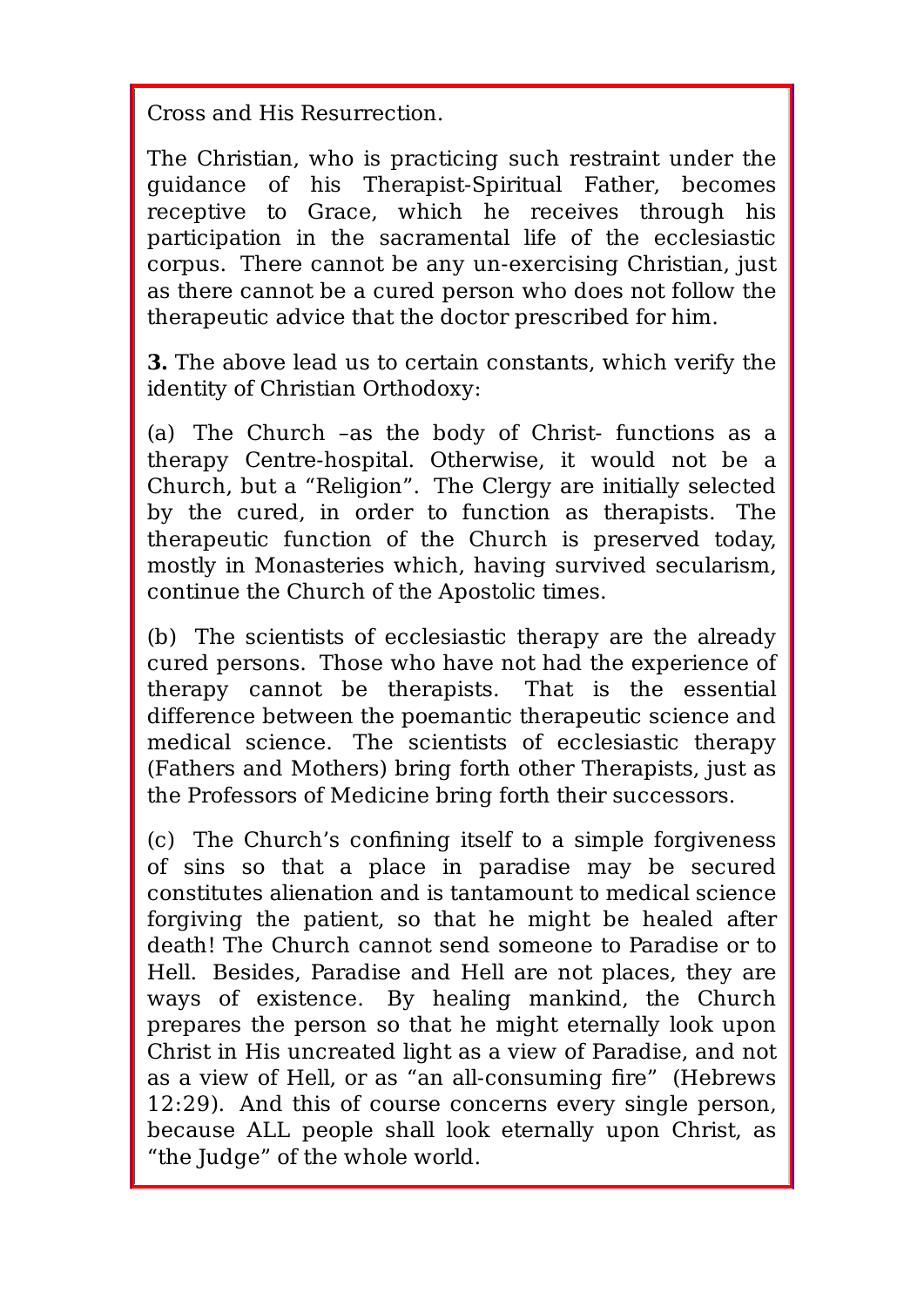(d) The validity of science is verified by the achievement of its goals (i.e., in Medicine, it is the curing of the patient). It is the way that authentic scientific medicine is distinguished from charlatanry. The criterion of poemantic therapy by the Church is also the achievement of spiritual healing, by opening the way towards theosis. Therapy is not transferred to the afterlife; it takes place during man's lifetime, here, in this world (hinc et nunc). This can be seen in the undeteriorated relics of the Saints that have overcome biological deterioration, such as the relics of the Eptanisos Saints: Spiridon, Gerasimos, Dionysios and Theodora Augusta. Undeteriorated relics are, in our tradition, the indisputable evidence of theosis, or in other words the fulfilment of the Church's ascetic therapy.

I would like to ask the Medical scientists of our country to pay special attention to the issue of the non-deterioration of holy relics, given that they haven't been scientifically interfered with, but, in them is manifest the energy of Divine Grace; because it has been observed that, at the moment when the cellular system should begin to disintegrate, it automatically ceases to, and instead of emanating any malodour of decay, the body emanates a distinctive fragrance. I limit this comment to the medical symptoms, and will not venture into the aspect of miraculous phenomena as evidence of theosis, because that aspect belongs to another sphere of discussion.

(e) Lastly, the divine texts of the Church (Holy Bible, Synodic and Patristic texts) do not constitute coding systems of any Christian ideology; they bear a therapeutic character and function in the same way that university dissertations function in medical science. The same applies to the liturgical texts, as for example the Benedictions. The simple reading of a Benediction (prayer), without the combined effort of the faithful in the therapeutic procedure of the Church, would be no different to the instance where a patient resorts to the doctor for his excruciating pains, and, instead of an immediate intervention by the doctor, he is limited to being placed on an operating table, and being read the chapter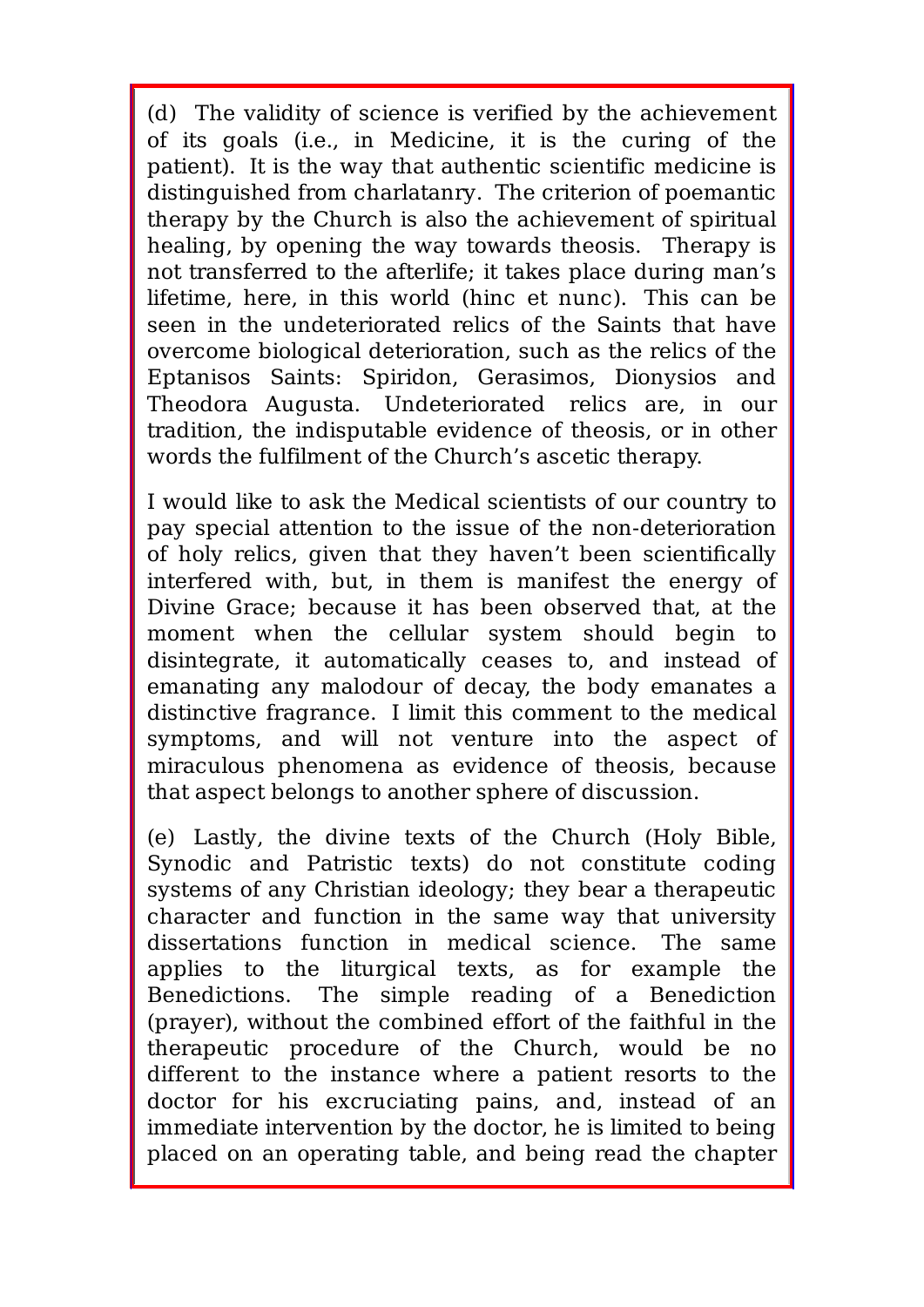that pertains to his specific ailment.

This, in a nutshell, is Orthodoxy. It doesn't matter whether one accepts it or not. However, with regard to scientists, I have tried -as a colleague in science myself- to scientifically respond to the question: "What is Orthodoxy".

Any other version of Christianity constitutes a counterfeiting and a perversion of it, even if it aspires to presenting itself as something Orthodox.

### **Bibliographical Notes**

- **Fr. John S. Romanides, "Romans or neoroman Fathers of the Church", Thessaloniki 1984.**
- **Fr. John S. Romanides, "Religion is a neurobiological ailment, and Orthodoxy is its cure", from the volume "Orthodoxy, Hellenism… Holy Monastery of Koutloumousion Publications, Volume B,, 1996, pages 66-67.**
- **Fr. John S. Romanides, "Church Synods and Civilization", from THEOLOGY, vol.63 (1992) pg.421-450 and in Greek vol.66 (1995) pg.646-680.**
- **Fr. Hierotheos Vlachos (presently Metropolitan of Nafpaktos), "Orthodox Psychotherapy", Edessa 1986.**
- **Fr. Hierotheos Vlachos (presently Metropolitan of Nafpaktos), "Minor Introduction into Orthodox Spirituality", Athens.**
- **Fr. Hierotheos Vlachos (presently Metropolitan of Nafpaktos), "Existential Psychology and Orthodox Psychotherapy", Levadia 1995.**

**Also by the author, the following studies:**

- **Fr. G. Metallinos, "An Orthodox View of Society", Athens 1986.**
- **Fr. G. Metallinos, "Theological witness of ecclesiastic worship", Athens 1996.** (N. B.: In these books one can find more bibliography)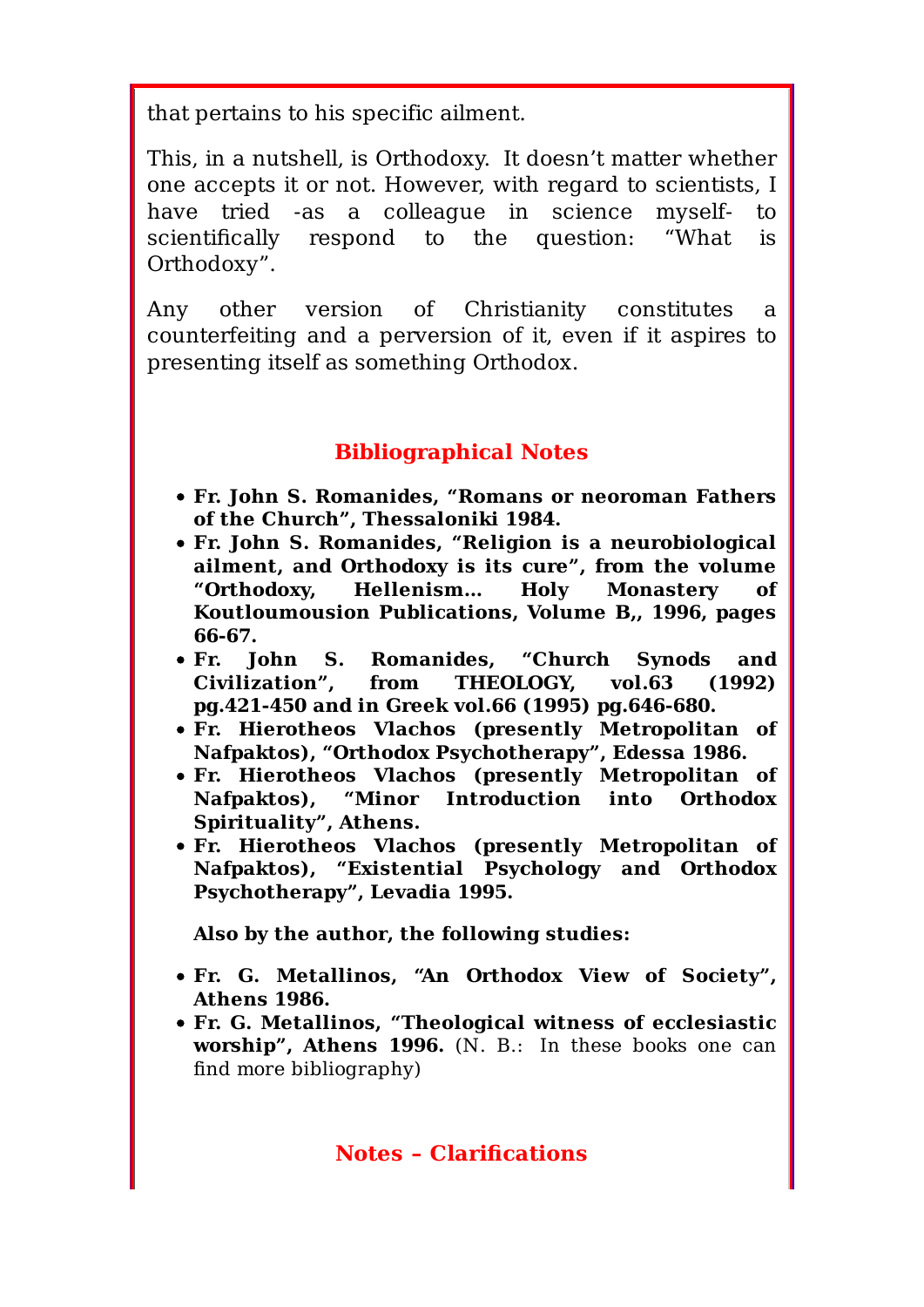**1. The Uncreated = Something that has not been manufactured. This applies only to the Triadic God. The Created = Creation in general, with man at its apex. God is not a "universal" power, as designated by New Age terminology ("everything is one, everyone is God!"), because, as the Creator of all, He transcends the entire universe, given that in essence He is "Something" entirely different (Das ganz Andere). There is no analogous association between the created and the Uncreated. That is why the Uncreated makes Himself know, through His self-revelation.**

**2. A significant Christian text of the 2nd century, "The Poemen (Shepherd) of Hermas", says that in order for us to become members of the Body of Christ, we must be "squared" stones (=suitable for building) and not rounded ones!**

**3. According to fr. John Romanides, to whom we essentially owe the return to the "Philokalian" (=therapeutic-ascetic) view of our Faith, and in fact at an academic level; "Religion" implies every kind of "associating" of the uncreated and the created, as is done in idolatry. The "religious" person projects his "predudices" (=thoughts, meanings) into the divine realm, thus "manufacturing" his own God (this can also occur in the non-Patristic facet of "Orthodoxy"). The aim is "atonement", "placation" of the "divine" and finally, the "utilizing" of God to one's own advantage (the magic formula: do ut des). In our tradition however, our God does not need to be "placated", because "He first loved us" (John I' 4:19) Our God acts as "Love" (John I, 4:16) and selfless love at that. He gives us everything, and never asks for anything in return from His creations. This is why selflessness is the essence of Christian love, which goes far beyond the notion of a transaction.**

**4. This is expressed by the familiar and oft-repeated liturgical chant: "Ourselves and each other, and our entire life, let us appose unto Christ our Lord".**

**Proper incorporation is normally found in Monasteries, wherever they function in the orthodox tradition of course. That is why Monasteries (for example those of the Holy Mountain) continue to be the model "parishes" of this "world".**